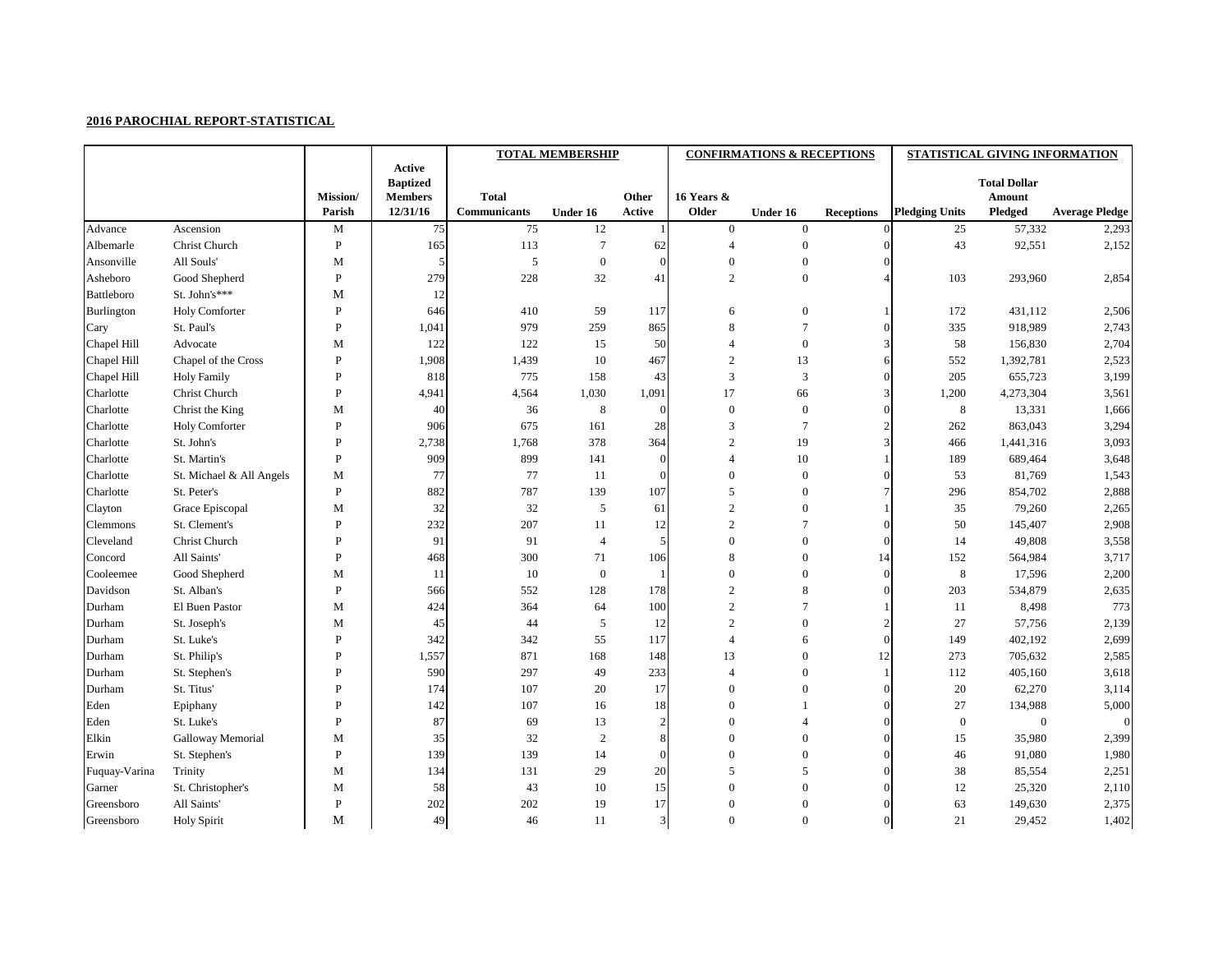|                   |                       |                 |                                   | <b>TOTAL MEMBERSHIP</b> |                 |                |                  | <b>CONFIRMATIONS &amp; RECEPTIONS</b> |                   | STATISTICAL GIVING INFORMATION |                                      |                       |  |
|-------------------|-----------------------|-----------------|-----------------------------------|-------------------------|-----------------|----------------|------------------|---------------------------------------|-------------------|--------------------------------|--------------------------------------|-----------------------|--|
|                   |                       |                 | <b>Active</b>                     |                         |                 |                |                  |                                       |                   |                                |                                      |                       |  |
|                   |                       | <b>Mission/</b> | <b>Baptized</b><br><b>Members</b> | <b>Total</b>            |                 | Other          | 16 Years &       |                                       |                   |                                | <b>Total Dollar</b><br><b>Amount</b> |                       |  |
|                   |                       | Parish          | 12/31/16                          | <b>Communicants</b>     | <b>Under 16</b> | Active         | Older            | Under 16                              | <b>Receptions</b> | <b>Pledging Units</b>          | Pledged                              | <b>Average Pledge</b> |  |
| Greensboro        | <b>Holy Trinity</b>   | $\mathbf{P}$    | 2,491                             | 2,306                   | 533             | 44             | 10               | 11                                    |                   | 614                            | 1,828,239                            | 2,978                 |  |
| Greensboro        | Redeemer              | P               | 168                               | 123                     | 20              | $\Omega$       | $\boldsymbol{0}$ | 5                                     | $\overline{0}$    | 49                             | 120,894                              | 2,467                 |  |
| Greensboro        | St. Andrew's          | $\mathbf{P}$    | 345                               | 358                     | 45              | 117            | $\boldsymbol{0}$ | $\overline{0}$                        | $\Omega$          | 118                            | 282,590                              | 2,395                 |  |
| Greensboro        | St. Barnabas'         | M               | 236                               | 236                     | 28              | 25             | $\theta$         | $\theta$                              | $\mathbf{0}$      | 37                             | 93,456                               | 2,526                 |  |
| Greensboro        | St. Francis           | $\mathbf{P}$    | 625                               | 625                     | 50              | 23             | $\theta$         |                                       | $\Omega$          | 199                            | 583,664                              | 2,933                 |  |
| Halifax           | St. Mark's            | $\mathbf M$     | 17                                | 17                      | $\Omega$        | $\mathcal{D}$  | $\Omega$         | $\theta$                              | $\overline{0}$    | 8                              | 14,075                               | 1,759                 |  |
| Hamlet            | All Saints'           | $\mathbf M$     | 77                                | $77 \,$                 | 0               |                | $\Omega$         | $\overline{0}$                        | $\overline{0}$    | 13                             | 31,300                               | 2,408                 |  |
| Haw River         | St. Andrew's          | M               | 96                                | 80                      | 10              | $\overline{2}$ | $\Omega$         | $\boldsymbol{0}$                      | $\Omega$          | 23                             | 71,810                               | 3,122                 |  |
| Henderson         | <b>Holy Innocents</b> | ${\bf P}$       | 384                               | 379                     | $30\,$          | 55             | 5                | 13                                    | 3                 | 58                             | 200,000                              | 3,448                 |  |
| Henderson         | St. John's            | M               | 27                                | 18                      | $\overline{0}$  |                | $\theta$         | $\theta$                              | $\Omega$          | $\boldsymbol{0}$               | $\boldsymbol{0}$                     | $\overline{0}$        |  |
| <b>High Point</b> | St. Christopher's     | $\mathbf{P}$    | 147                               | 130                     | 10              | $\Omega$       | $\Omega$         | $\Omega$                              | $\mathbf{0}$      | 45                             | 82,900                               | 1,842                 |  |
| <b>High Point</b> | St. Mary's            | P               | 805                               | 572                     | 81              |                | $\overline{2}$   |                                       | $\Omega$          | 192                            | 658,144                              | 3,428                 |  |
| Hillsborough      | St. Matthew's         | P               | 359                               | 359                     | 51              | 179            |                  | 6                                     | 6                 | 166                            | 403,620                              | 2,431                 |  |
| Huntersville      | St. Mark's            | P               | 371                               | 329                     | 73              | 15             |                  | $\theta$                              | $\overline{2}$    | 115                            | 308,150                              | 2,680                 |  |
| Jackson           | Saviour               | M               | 54                                | 55                      | 5               |                | $\Omega$         | $\Omega$                              | $\Omega$          |                                | 20,000                               |                       |  |
| Kernersville      | St. Matthew's         | $\mathbf M$     | 106                               | 83                      | 9               | $\mathcal{D}$  | $\Omega$         | $\theta$                              | $\Omega$          | 23                             | 41,760                               | 1,816                 |  |
| Laurinburg        | St. David's           | M               | 49                                | 38                      |                 | 12             | $\Omega$         | $\overline{0}$                        |                   | 23                             | 51,264                               | 2,229                 |  |
| Lexington         | Grace                 | ${\bf P}$       | 274                               | 172                     | 28              | $\Omega$       | $\Omega$         | $\overline{0}$                        | $\theta$          | 87                             | 267,740                              | 3,077                 |  |
| Littleton         | St. Alban's           | M               | 32                                | $32\,$                  | $\mathbf{0}$    | $\Omega$       | $\Omega$         | $\overline{0}$                        | $\overline{0}$    | 25                             | 40,220                               | 1,609                 |  |
| Louisburg         | St. Matthias'         | M               | 15                                | 15                      | $\overline{0}$  | C              | $\Omega$         | $\overline{0}$                        | $\Omega$          |                                |                                      |                       |  |
| Louisburg         | St. Paul's            | $\mathbf M$     | 78                                | 51                      | $\overline{2}$  | 25             | $\Omega$         | $\boldsymbol{0}$                      | $\mathbf{0}$      | 24                             | 39,734                               | 1,656                 |  |
| Mayodan           | Messiah               | M               | 51                                | 51                      |                 | $\Omega$       | $\Omega$         | $\theta$                              | $\Omega$          | 20                             | 43,452                               | 2,173                 |  |
| Monroe            | St. Paul's            | $\, {\bf P}$    | 212                               | 194                     | 16              |                | $\Omega$         | 5                                     | $\mathbf{0}$      | 89                             | 237,385                              | 2,667                 |  |
| Mooresville       | St. James'            | $\mathbf M$     | 53                                | 52                      | 10              | $\Omega$       | $\Omega$         | $\theta$                              | $\Omega$          | 7                              | 2,760                                | 394                   |  |
| Mooresville       | St. Patrick's         | $\mathbf{P}$    | 439                               | 333                     | 66              | $\overline{2}$ | 10               | $\theta$                              |                   | 108                            | 390,173                              | 3,613                 |  |
| <b>Mount Airy</b> | Trinity               | P               | 269                               | 269                     | 18              | 26             | $\Omega$         | $\overline{0}$                        | $\Omega$          | 51                             | 172,408                              | 3,381                 |  |
| Oxford            | St. Cyprian's         | M               | 83                                | 83                      | 33              |                |                  | $\left($                              |                   |                                | 45,480                               |                       |  |
| Oxford            | St. Stephen's         | ${\bf P}$       | 220                               | 210                     | 13              |                |                  | $\overline{0}$                        |                   | 63                             | 185,948                              | 2,952                 |  |
| Pittsboro         | St. Bartholomew's     | P               | 215                               | 215                     | 10              |                | $\boldsymbol{0}$ | $\mathbf{0}$                          |                   | 49                             | 116,455                              | 2,377                 |  |
| Raleigh           | Christ Church         | $\mathbf{P}$    | 2,957                             | 2,943                   | 645             |                | 16               | 54                                    |                   | 792                            | 2,200,147                            | 2,778                 |  |
| Raleigh           | Good Shepherd         | $\mathbf{P}$    | 1,499                             | 920                     | 46              | 100            | $\overline{4}$   | 10                                    |                   | 221                            | 608,473                              | 2,753                 |  |
| Raleigh           | Nativity              | P               | 583                               | 583                     | 110             |                |                  | $\mathbf{0}$                          |                   | 161                            | 390,136                              | 2,423                 |  |
| Raleigh           | St. Ambrose           | P               | 378                               | 373                     | 36              |                | $\theta$         | $\overline{0}$                        |                   | 125                            | 346,465                              | 2,772                 |  |
| Raleigh           | St. Mark's            | P               | 265                               | 265                     | 33              |                | $\overline{2}$   | $\overline{0}$                        |                   | 86                             | 248,048                              | 2,884                 |  |
| Raleigh           | St. Michael's         | $\mathbf P$     | 2,043                             | 1,460                   | 380             | 335            | 12               | 36                                    | 15                | 525                            | 1,525,541                            | 2,906                 |  |
| Raleigh           | St. Timothy's         | $\mathbf P$     | 808                               | 558                     | 108             | $\Omega$       | $\boldsymbol{0}$ | $\boldsymbol{0}$                      | $\Omega$          | 212                            | 324,054                              | 1,529                 |  |
| Reidsville        | St. Thomas'           | $\mathbf{P}$    | 169                               | 165                     | 5               |                | $\sqrt{2}$       | $\mathbf{0}$                          | 2                 |                                | 129,850                              |                       |  |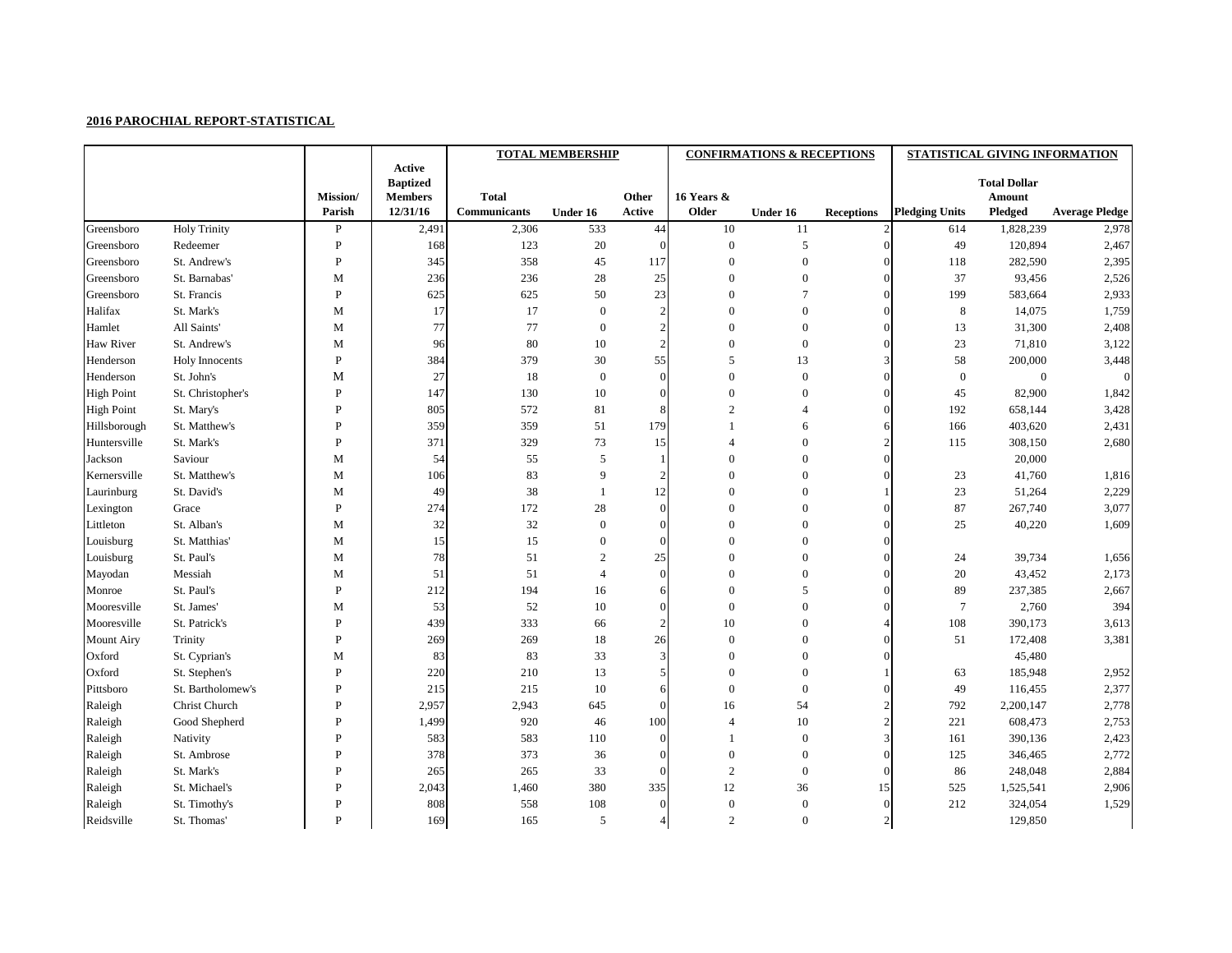|                       |                    |                  |                                   |                     | <b>TOTAL MEMBERSHIP</b> |          |                  | <b>CONFIRMATIONS &amp; RECEPTIONS</b> |                   | STATISTICAL GIVING INFORMATION |                                      |                       |
|-----------------------|--------------------|------------------|-----------------------------------|---------------------|-------------------------|----------|------------------|---------------------------------------|-------------------|--------------------------------|--------------------------------------|-----------------------|
|                       |                    |                  | Active                            |                     |                         |          |                  |                                       |                   |                                |                                      |                       |
|                       |                    | <b>Mission</b> / | <b>Baptized</b><br><b>Members</b> | <b>Total</b>        |                         | Other    | 16 Years &       |                                       |                   |                                | <b>Total Dollar</b><br><b>Amount</b> |                       |
|                       |                    | Parish           | 12/31/16                          | <b>Communicants</b> | <b>Under 16</b>         | Active   | Older            | Under 16                              | <b>Receptions</b> | <b>Pledging Units</b>          | Pledged                              | <b>Average Pledge</b> |
| Ridgeway              | Good Shepherd      | M                | 6                                 | 6                   | $\overline{0}$          | $\theta$ | $\overline{0}$   | $\overline{0}$                        |                   | 6                              | 5,536                                | 923                   |
| Roanoke Rapids        | All Saints'        | P                | 144                               | 118                 | 3                       | 41       | $\boldsymbol{0}$ | $\overline{0}$                        |                   | 45                             | 111,100                              | 2,469                 |
| Rockingham            | Messiah            | P                | 16                                | 16                  | $\theta$                | $\Omega$ | $\boldsymbol{0}$ | $\boldsymbol{0}$                      | $\Omega$          |                                | 1,300                                | 1,300                 |
| <b>Rocky Mount</b>    | Epiphany*          | M                | 10                                |                     |                         |          |                  |                                       |                   |                                |                                      |                       |
| <b>Rocky Mount</b>    | Good Shepherd      | P                | 487                               | 399                 | 86                      | 39       | 3                | $\overline{0}$                        | 3                 | 121                            | 340,151                              | 2,811                 |
| <b>Rocky Mount</b>    | St. Andrew's       | P                | 368                               | 355                 | 15                      | 10       | $\overline{7}$   | $\overline{2}$                        | 3                 | 77                             | 216,470                              | 2,811                 |
| Roxboro               | St. Mark's         | M                | 63                                | 63                  | 5                       | 9        | 3                |                                       | $\Omega$          | 13                             | 18,000                               | 1,385                 |
| Salisbury             | St. Luke's         | P                | 606                               | 535                 | $70\,$                  | $25\,$   | $\mathfrak{2}$   | 5                                     |                   | 141                            | 382,612                              | 2,714                 |
| Salisbury             | St. Matthew's      | M                | 28                                | 23                  | 6                       |          | $\overline{0}$   | $\theta$                              | $\Omega$          | 14                             | 14,498                               | 1,036                 |
| Salisbury             | St. Paul's         | $\mathbf M$      | 50                                | 32                  | $\overline{0}$          |          | $\Omega$         | $\Omega$                              |                   | 17                             | 36,000                               | 2,118                 |
| Sanford               | St. Thomas'        | P                | 223                               | 92                  | 5                       |          | $\theta$         |                                       |                   | 52                             | 130,630                              | 2,512                 |
| <b>Scotland Neck</b>  | Trinity            | P                | 35                                | 35                  | $\overline{2}$          |          | $\overline{0}$   | $\overline{0}$                        |                   | 24                             | 43,332                               | 1,806                 |
| <b>Seven Lakes</b>    | St. Mary Magdalene | M                | 57                                | 57                  | 5                       | $\Omega$ | $\theta$         | $\overline{0}$                        |                   | 26                             | 45,500                               | 1,750                 |
| Smithfield            | San Jose Mission   | M                | 129                               | 129                 | 62                      | $\Omega$ | $\boldsymbol{0}$ | $\theta$                              | $\theta$          |                                | 4,200                                | 4,200                 |
| Smithfield            | St. Paul's         | P                | 233                               | 228                 | 43                      | 70       | $\overline{2}$   | $\overline{0}$                        | $\theta$          | 78                             | 221,728                              | 2,843                 |
| <b>Southern Pines</b> | Emmanuel           | P                | 722                               | 563                 | 75                      | 409      |                  | $\overline{2}$                        | $\Omega$          | 257                            | 697,006                              | 2,712                 |
| Speed                 | St. Mary's         | M                | 25                                | 25                  | $\overline{0}$          | $\Omega$ | $\theta$         | $\overline{0}$                        |                   |                                |                                      |                       |
| Statesville           | Trinity            | P                | 292                               | 292                 | 30                      | $22\,$   | $\theta$         | $\overline{0}$                        |                   | 79                             | 226,403                              | 2,866                 |
| Tarboro               | Calvary            | P                | 298                               | 298                 | 29                      | 21       | $\overline{7}$   | 3                                     |                   | 129                            | 317,296                              | 2,460                 |
| Tarboro               | St. Luke's         | M                | 17                                | 16                  | $\overline{0}$          |          | $\overline{0}$   | $\Omega$                              |                   | 16                             | 20,378                               | 1,274                 |
| Tarboro               | St. Michael's      | M                | 109                               | 109                 | 20                      | $\Omega$ | $\theta$         | $\Omega$                              | $\Omega$          | 29                             | 28,740                               | 991                   |
| Wadesboro             | Calvary            | P                | 143                               | 143                 | $\overline{7}$          | $\Omega$ | $\overline{0}$   | $\theta$                              |                   |                                |                                      |                       |
| <b>Wake Forest</b>    | St. John's         | P                | 828                               | 766                 | 249                     | 45       | $\overline{2}$   | $\overline{0}$                        | $\theta$          | 91                             | 249,976                              | 2,747                 |
| <b>Walnut Cove</b>    | Christ Church      | $\mathbf M$      | 52                                | 52                  | 12                      | $\Delta$ | $\theta$         | $\overline{0}$                        | $\Omega$          | 14                             | 33,764                               | 2,412                 |
| Warrenton             | Emmanuel           | M                | 50                                | 31                  | $\boldsymbol{0}$        | 13       | $\theta$         | $\overline{0}$                        |                   | 18                             | 26,155                               | 1,453                 |
| Waxhaw                | St. Margarets'     | P                | 974                               | 927                 | 258                     | $\Omega$ | 11               | $\boldsymbol{0}$                      |                   | 216                            | 716,057                              | 3,315                 |
| Weldon                | Grace              |                  | 26                                | 25                  | $\overline{0}$          |          |                  | $\overline{0}$                        |                   |                                | 19,564                               |                       |
| Wilson                | La Guadalupana     | $\mathbf M$      | 1,189                             | 580                 | 325                     | 100      | 8                | 11                                    | $\overline{0}$    |                                |                                      |                       |
| Wilson                | St. Mark's         | $\mathbf M$      | 62                                | 29                  | $\overline{4}$          |          | $\boldsymbol{0}$ | $\boldsymbol{0}$                      |                   |                                |                                      |                       |
| Wilson                | St. Timothy's      | $\mathbf{P}$     | 454                               | 454                 | 69                      | 15       | 5                |                                       |                   | 126                            | 335,601                              | 2,664                 |
| Winston-Salem         | St. Anne's         | P                | 229                               | 216                 | 21                      | 9        | 3                |                                       |                   | 78                             | 230,628                              | 2,957                 |
| Winston-Salem         | St. Paul's         | P                | 2,800                             | 1,924               | 349                     | 74       | 9                | 25                                    |                   | 541                            | 2,038,541                            | 3,768                 |
| Winston-Salem         | St. Stephen's      | P                | 109                               | 81                  | $\overline{7}$          | $\Omega$ | $\overline{0}$   | $\boldsymbol{0}$                      |                   | 34                             | 92,636                               | 2,725                 |
| Winston-Salem         | St. Timothys       | P                | 1,097                             | 695                 | 170                     | 275      | $\boldsymbol{0}$ | $\overline{0}$                        |                   | 198                            | 591,845                              | 2,989                 |
|                       | <b>Totals</b>      |                  | 49,873                            | 40,981              | 7,550                   | 6,506    | 239              | 366                                   | 140               | 12,013                         | 35,103,635                           | 2,922                 |

*\*The union of Epiphany, Rocky Mount with Convention was dissolved on November 18, 2016.*

*\*\*\*No parochial report filed for 2016*